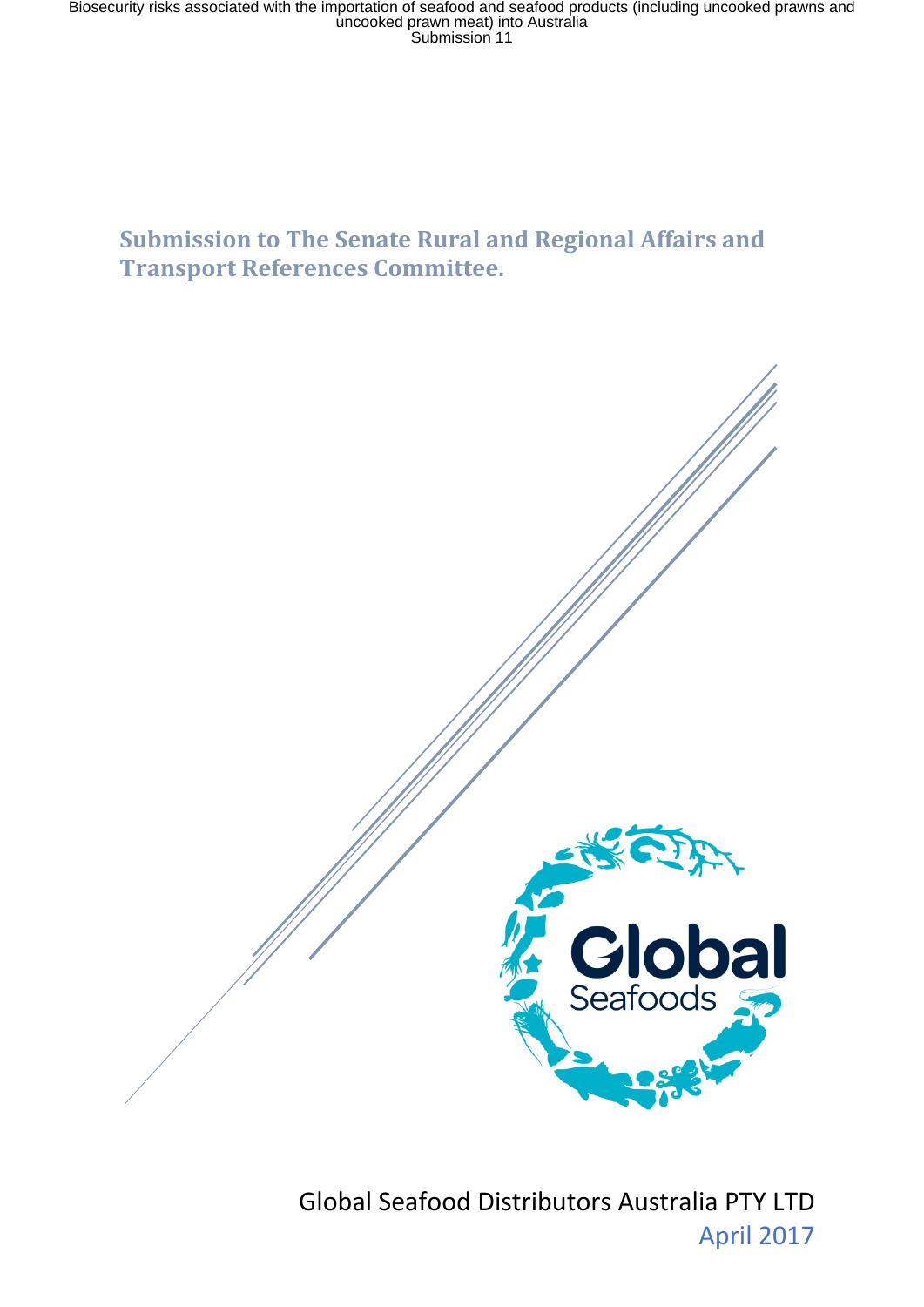Biosecurity risks associated with the importation of seafood and seafood products (including uncooked prawns and<br>uncooked prawn meat) into Australia<br>Submission 11



Global Seafood Distributors Australia 156 Burswood Road Burswood, Western Australia 6100

ABN: 33 009 328 241

# **Global Seafood Distributors Australia PTY LTD**

# **Submission to The Senate Rural and Regional Affairs and Transport References Committee.**

As an importer and wholesaler of seafood products including raw prawns and marinated prawns, Global Seafoods have been affected by the suspension of imported raw and marinated prawns.

The effect that this suspension has had on Global Seafoods is outlined by addressing the terms of reference as follows.

### **a. Management of the emergency response and associated measures implemented to control the outbreak of White Spot Syndrome Virus;**

### **Imported Marinated prawns**.

- 1 container of this product was already in transit when the ban came into effect. Prior to the ban, these prawns were imported under permit that set out the requirements for import that did not require the product to be tested for WSSV. Up until this point, Global Seafoods had successfully and legitimately imported many shipments of marinated prawns.
- Under the new regulations, these products were test and subsequently failed testing.
	- As of the writing of this submission, no definitive direction had been given as to the final action to be taken with this product. As a result, the product sits in quarantine, costing storage on a weekly basis, as well as tying up cash flow.
	- **These products are a food service product to be further prepared in** restaurants.
- Ongoing supply of these products has been stopped. This has had a negative effect on sales since the implementation of the suspension.

**Australian Raw King prawns** exported and re-imported to Australia

- Global Seafoods exported multiple containers of Australian Whole Raw King Prawns. These were processed and packed in Thailand and re-imported prior to the suspension under permit as per the conditions set out for raw imported prawns. The processed prawns were tested for WSSV, passed testing and cleared for sale.
- The remaining 4000kg of the Australian Raw King Prawns that Global Seafoods held at the time of a biosecurity order being placed on the QAP approved warehouse where they are stored have been held along with all other imported prawns.
- These products were put on bio-security hold as part of the direction given to the QAP approved premise that we store our product in on February 22.
	- An appeal was made and subsequently denied for the release of this product, even though that it is Australian prawns, and had also passed WSSV testing previously.
	- It took until April  $7<sup>th</sup>$  for direction to be given for this product to undergo a second round of WSSV testing.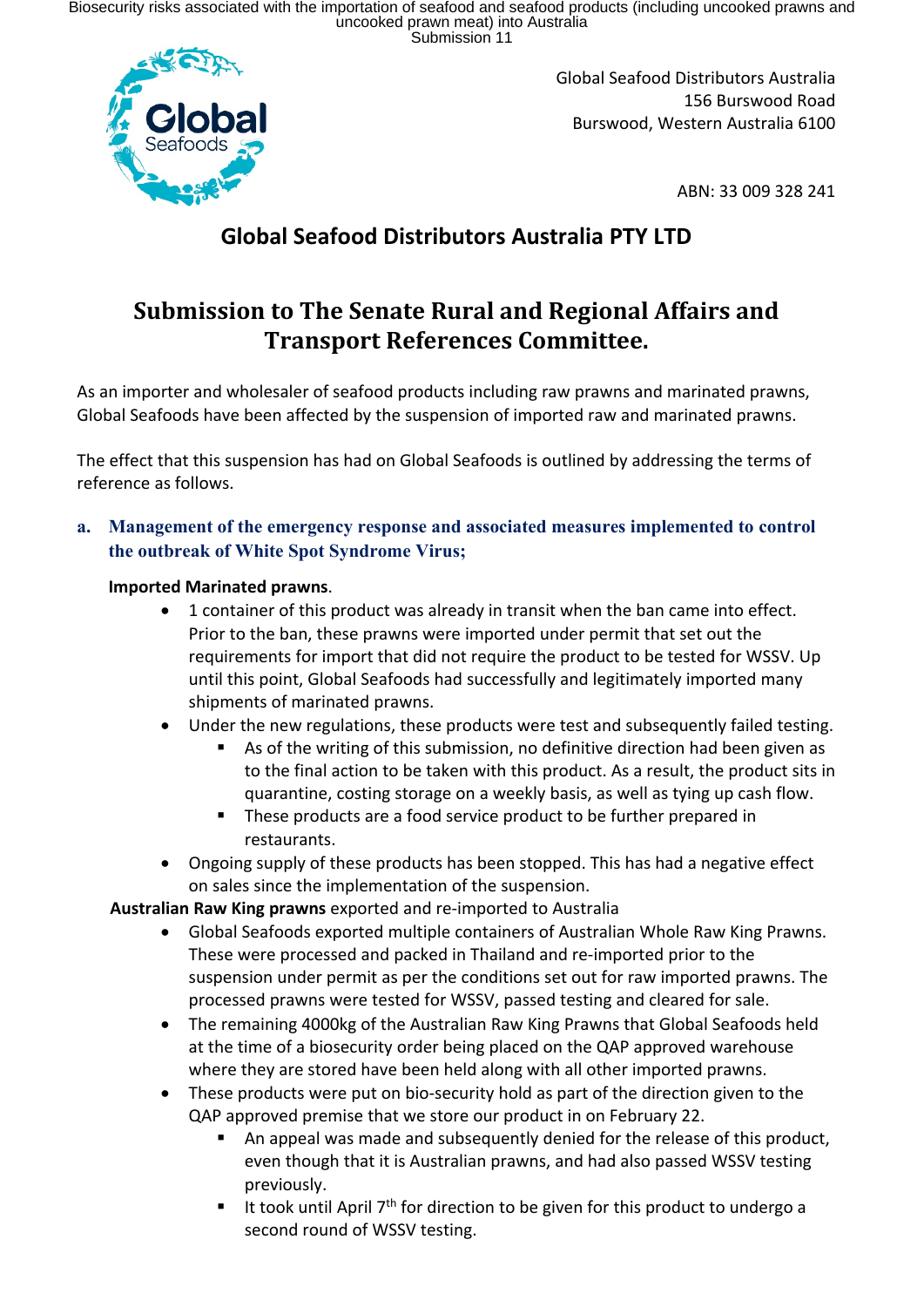- As of the writing of this submission, the product is still on bio-security hold.
- The end result of this suspension on Global Seafoods is valued in **Appendix point 1**, which has caused a major cash flow problem and subsequently caused a significant financial burden.

### **c. The adequacy of Commonwealth resourcing of biosecurity measures including Import Risk Assessments;**

Since the bans have come into effect, Global Seafoods have had number of products effected.

- The above mentioned Australian raw prawns that had been exported then processed and re-imported were placed on a biosecurity hold for 6 weeks before any direction to process these were given. This was after multiple emails were sent to the department of agriculture to follow up.
- Marinated prawns that were shipped but not received prior to the ban tested positive to WSSV. Direction was given to destroy or re-export. An appeal was submitted to the department of agriculture on February 28 for consideration of these prawns to be safely and responsibly sold to restaurants for use in meal preparation. As of the writing of this submission, no further direction has been given.
- Imported marinated products were put on bio-security hold at the same time the Australian prawns were put on hold. As of the writing of this submission, no direction has been made for further testing or action.

The above three points indicate the resources allocated to processing the volume of testing required is insufficient for the samples to be collected and testing to be carried out in a reasonable time period.

# **d. The effectiveness of post-entry surveillance measures and "end use" import conditions for seafood products including, but not limited to, uncooked prawns and uncooked prawn meat into Australia, since the import conditions implemented in 2010 were put into place;**

While Global Seafoods are not a regular importer of raw prawns, we do purchase from an Australian company that does.

Prawns that had cleared through quarantine had been used in the processing of retail product. This was subsequently found to be WSSV positive and subsequently was directed to be withdrawn from sale. One major customer of Global Seafoods also has been given direction to withdraw the product from sale. This product then had to be taken back from the customer under bio-security direction, at the expense of Global Seafoods to consolidate all the stock in one place. The stock still sits in quarantine, again, at the expense of Global Seafoods, with no further direction given.

This has also had a major impact on cash-flow and caused significant financial burden.

#### **f. The economic impact on Australian wholesalers and retailers;**

 **Appendix point 1** lists the value of the products that are on biosecurity hold. The timing of the ban could not have been a worse time of year in regards to cash flow. The lead up to Easter requires a high investment in stock levels, which need to be purchased and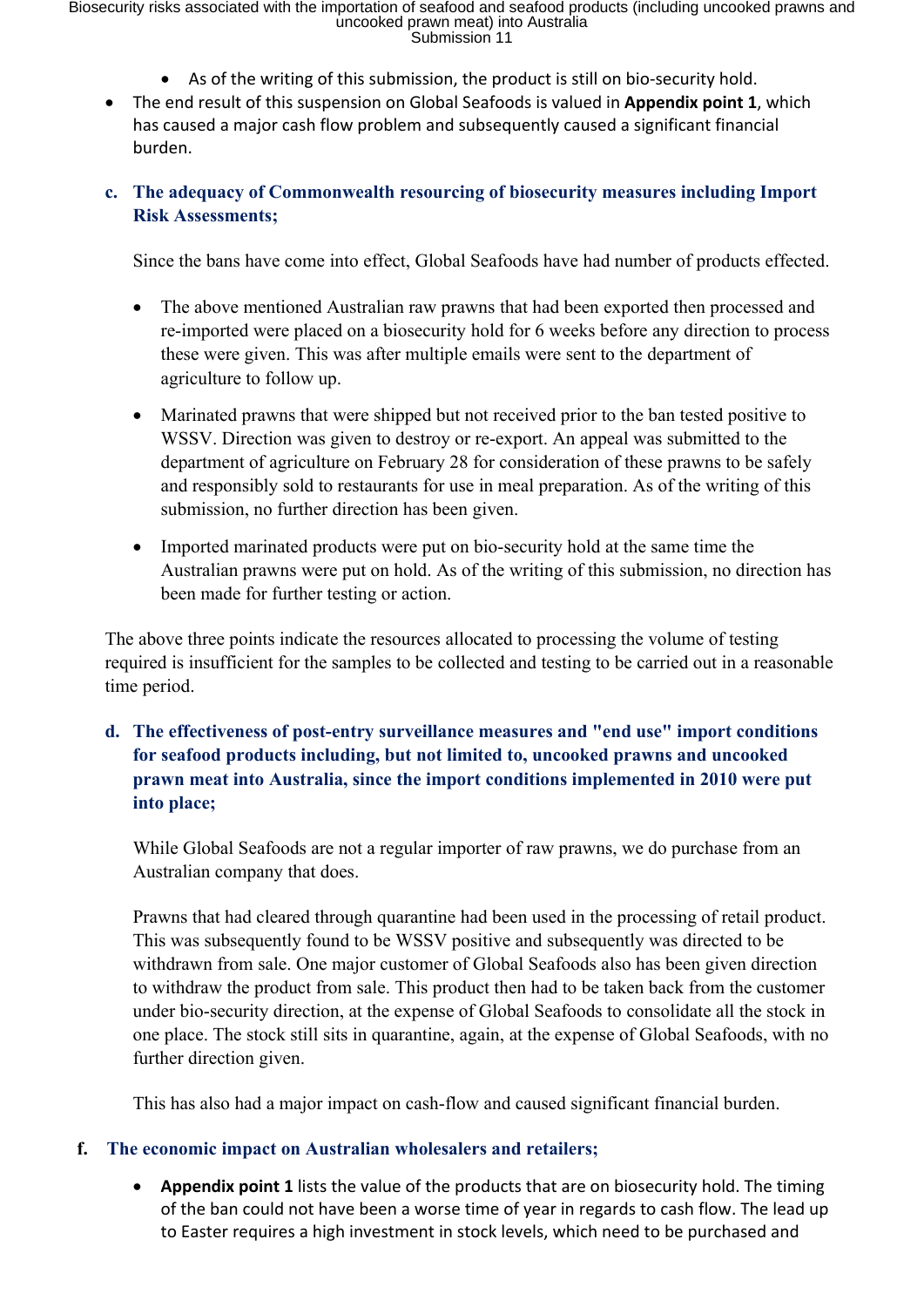paid for prior to being sold. The revenue from the sale of these products could have been used to reinvest into the business at a critical time of the year.

 Based on previous sales history, **Appendix point 2** lists the estimated sales loss for the time period of the ban commencing, up to the end of June 2017. The profit loss from these lost sales put budget pressure on the business where spending and employment costs have already been budgeted based on these sales coming in.

## **Customer relationships**

- Existing customers who have come to rely on these products to supply to restaurants are being short supplied.
- Withdrawing product from customers.
	- Imported prawns purchased by Global Seafoods from an Australian company tested positive when department of agriculture staff tested samples already on the market.
	- **Marinated Prawns highly processed for meal solutions were found by** department of agriculture staff in a retail store. Despite these having been previously cleared for sale, and no direction given to Global Seafoods by department of agriculture to withdraw the product, the customer was told they are not allowed to sell these, and to withdraw them from sale.
- Increased demand for alternate products has put supply pressure on these lines, leading to dissatisfied customers of the alternate products, as well as the customers chasing alternate products

# **h. Matters to be satisfied in the management of biosecurity risk before imports of seafood and seafood products, including, but not limited to, uncooked prawns and uncooked prawn meat into Australia could recommence;**

There are two parts to this point that need resolving *1.) What needs to happen to the stock that is here*

Any product that is in the country that is on bio-security hold needs to be resolved with urgency. The stock is holding up the cash flow of the companies that own it, and is costing storage to keep it, with stock nearing expiration dates as each day goes by.

As a responsible importer of seafood products, Global Seafoods believe that we, like many other companies are in a position to sell this product through appropriate channels and customers that will guarantee the use in restaurants and meals that are cooked and would not meet waterways. There is now, and always will be a need for affordable raw prawns for use in meal preparation. With the right controls in place, such as a full audit traceability program, all product that is in Australia could safely and responsibly be used. This would minimize the cost of the product, as the alternative- which involves either destruction or re-export, would be at a cost to the importer that would ultimately have to be recouped by increasing price of other product, the burden of which is borne by the end consumer.

## *2.) What can be done to ensure the safe responsible import of prawns in the future?*

The solutions that would keep prices low for end consumers, while still maintaining safe levels of protection to the local prawn industry would be to allow importation of prawns containing WSSV under controlled and regulated conditions.

Under current regulations and processes, an importer with a proven long standing history of submitting products to testing and of importing seafood under compliant conditions is treated in the same manner as any other person who will attempt to import products from anywhere in the world into Australia.